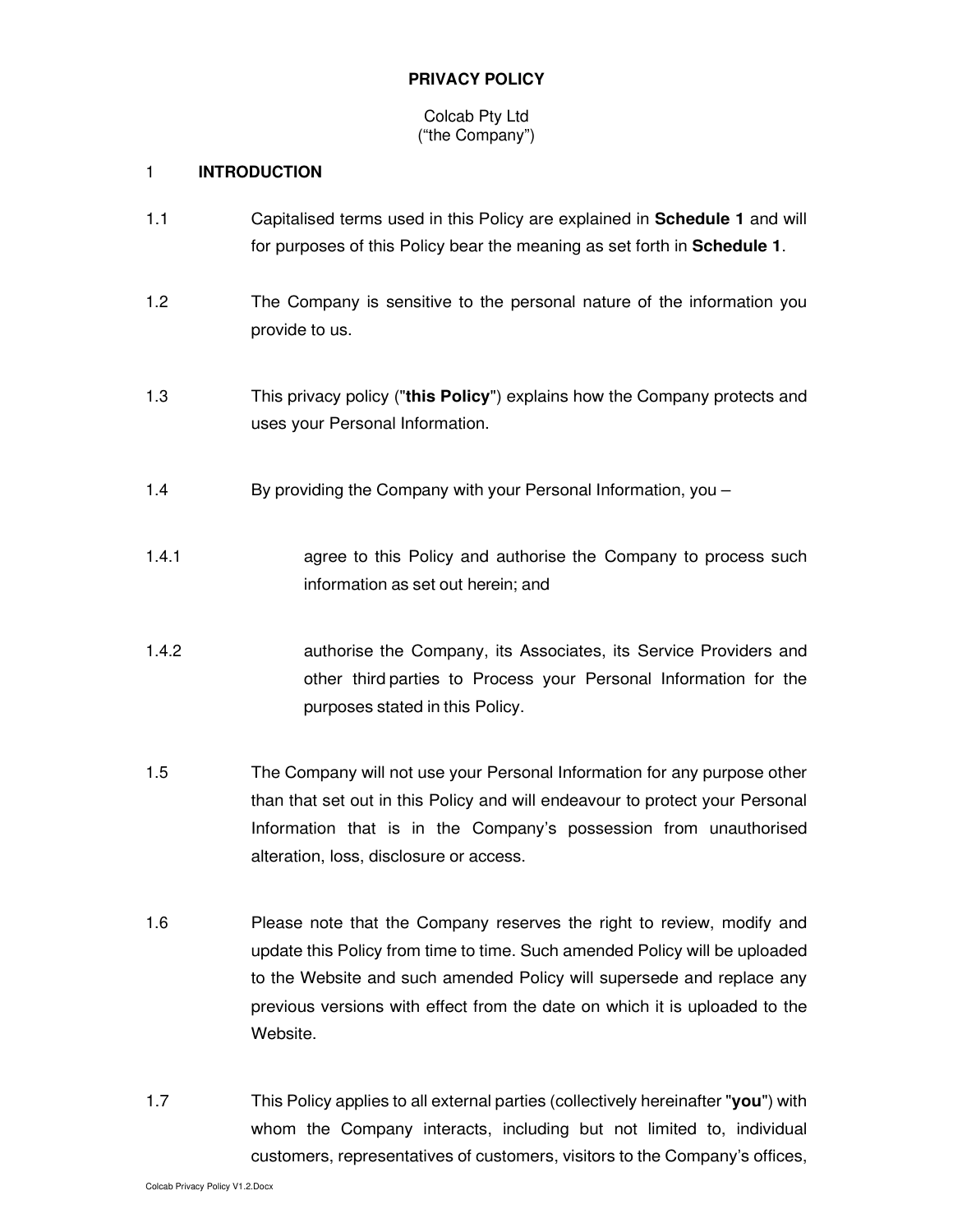showrooms, manufacturing premises and/or interacting with the Company at trade shows and/or otherwise obtaining the products or services provided by the Company.

### 2 **COLLECTION OF PERSONAL INFORMATION**

- 2.1 The Company may collect or obtain Personal Information about you -
- 2.1.1 directly from you;
- 2.1.2 in the course of the Company's relationship with you;
- 2.1.3 in the course of providing products or services to you or your organisation;
- 2.1.4 when you generally make your Personal Information public;
- 2.1.5 when you visit and/or interact with the Website or the Company's various social media platforms or other online media presence
- 2.1.6 when you register to receive any of the Company's newsletters, updates, brochures or other promotional activities;
- 2.1.7 when the Company performs any background or credit check on you for the purpose of confirming your ability and/or eligibility to enter into any credit arrangements with the Company;
- 2.1.8 when you interact with any third party content or advertising on the Website; or
- 2.1.9 when you visit the Company's offices, showrooms, manufacturing premises or interact with the Company at trade shows.
- 2.2 The Company may also receive Personal Information about you from third parties (e.g. law enforcement authorities and credit bureaux).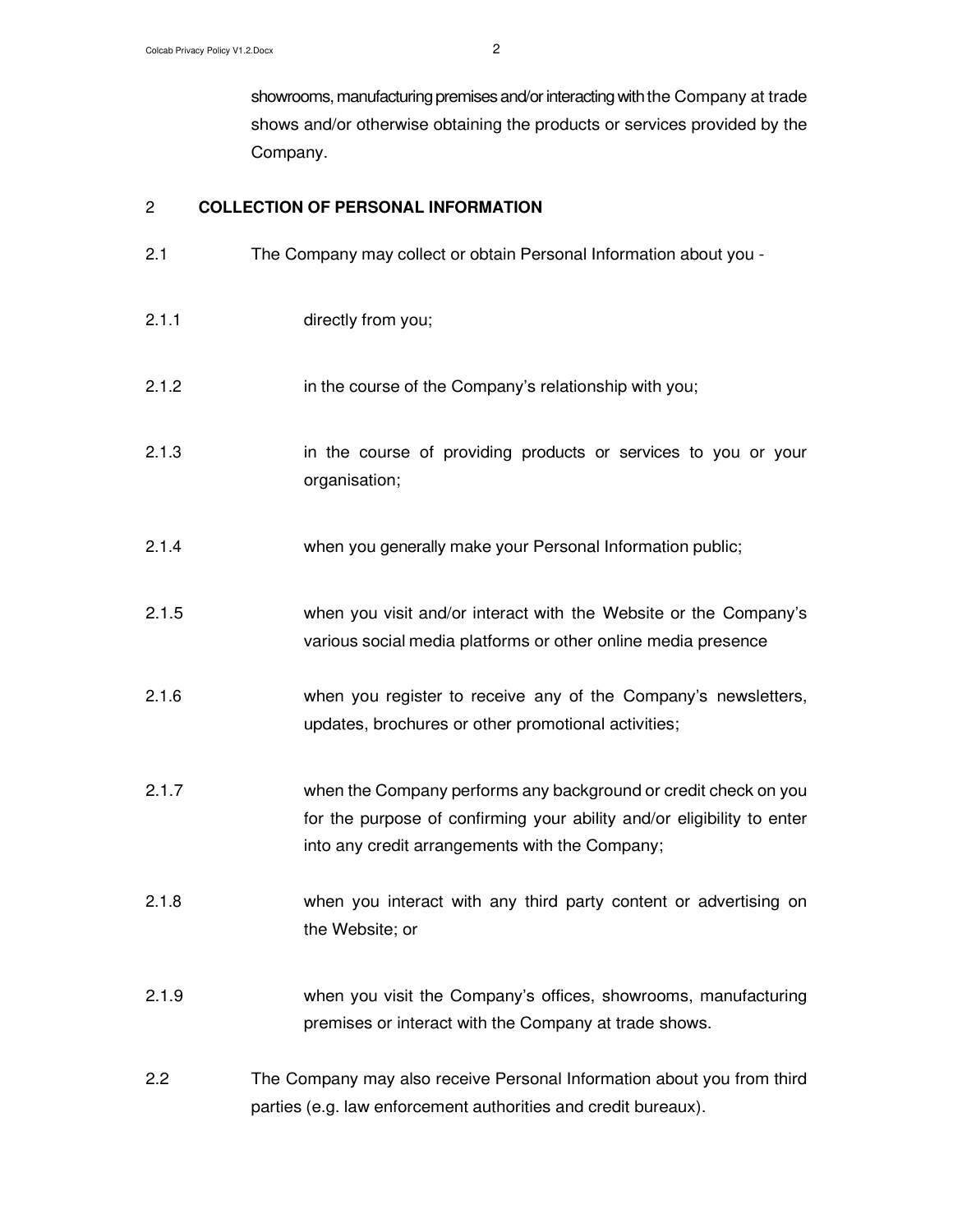2.3 In addition to the above, the Company may create Personal Information about you such as records of your communications and interactions with the Company, including, but not limited to, your attendance at promotional or trade events in which the Company is involved, at interviews in the course of applying for a job with the Company, subscription to the Company's newsletters and other mailings and interactions with you during the course of any of the Company's digital marketing campaigns.

#### 3 **CATEGORIES OF PERSONAL INFORMATION THE COMPANY MAY PROCESS**

- 3.1 The company may process the following categories of Personal Information about you -
- 3.1.1 personal details such as your name;
- 3.1.2 demographic information such as your gender, date of birth/age, nationality, salutation, title and/or language preferences;
- 3.1.3 identifier information to verify your identity such as your passport or national identity number;
- 3.1.4 contact details such as your correspondence address, telephone number, email address and/or details of your public social media profile(s);
- 3.1.5 attendance records such as the details of meetings and other events organised by or at which the Company is represented that you have attended;
- 3.1.6 consent records such as records of any consents or opt-ins you may have given, together with the date and time, means of consent and any related information;
- 3.1.7 employer details such as where you interact with the Company in your capacity as an employee of an organisation, the name, address, telephone number and/or email address of your employer (to the extent relevant);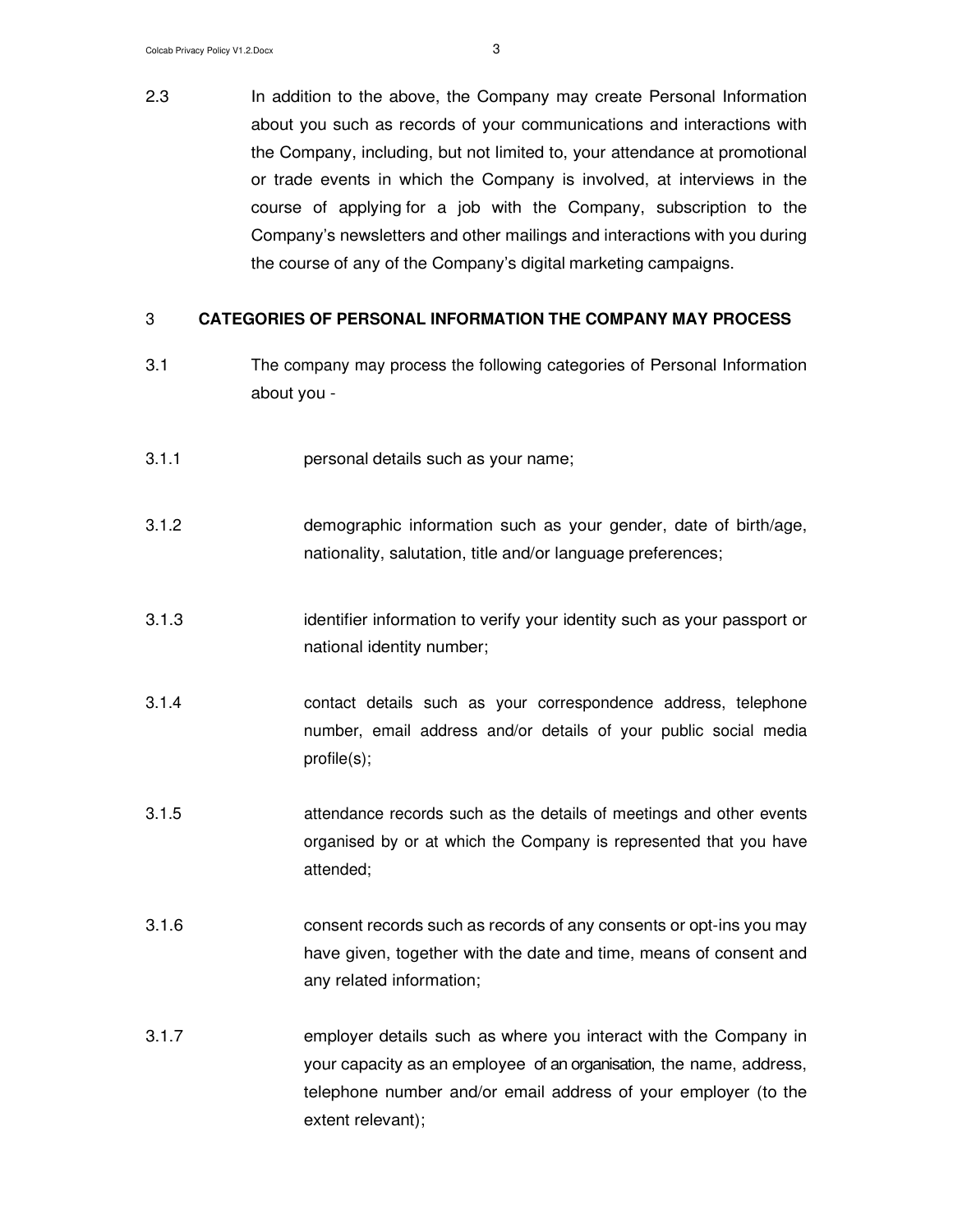- 3.1.8 payment details such as your billing address, payment method, bank account number or credit card number, invoice records, payment records, SWIFT details, IBAN details, payment amount, payment date and/or records of cheques;
- 3.1.9 data relating to your visits to the Website, your device type, operating system, browser type, browser settings, IP address, language settings, dates and times of connecting to the Website and other technical communications information;
- 3.1.10 content and advertising data such as records of your interactions with the Company's online advertising and content, records of advertising and content displayed on pages displayed to you and/or any interaction you may have had with such content and/or advertising (including, but not limited to, mouse hover, mouse clicks and/or any forms you complete);
- 3.1.11 records of orders and purchases you made from the Company or services of the Company utilised you.

#### 4 **SENSITIVE PERSONAL INFORMATION**

Should the Company need to Process your Sensitive Personal Information, it will do so only in the ordinary course of the Company's business, for a legitimate purpose, and in accordance with applicable law.

### 5 **PURPOSES OF PROCESSING AND LEGAL BASIS FOR PROCESSING**

5.1 The Company will Process your Personal Information in the ordinary course of the Company's business of contracting for the provision of the Company's products and services related hereto, to you (the "primary purpose"). The Company will primarily use your Personal Information for the primary purpose for which it was originally or primarily collected. The Company will only use your Personal Information for a secondary purpose should such purpose constitute a legitimate interest and be closely related to the original or primary purpose for which the Personal Information was collected. The Company may subject your Personal Information to Processing during the course of various activities, including, without limitation, the following –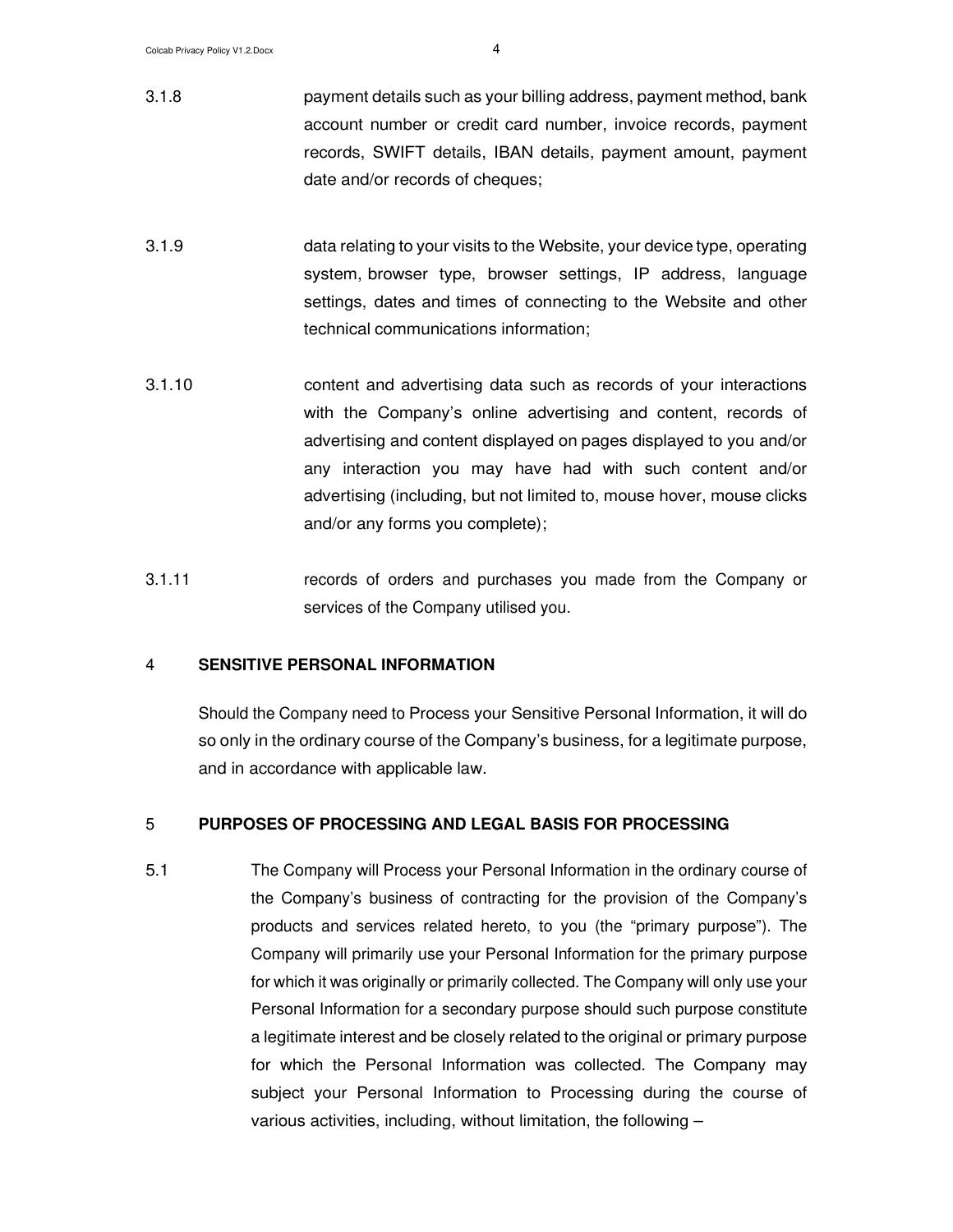| 5.1.1 | operating the Company's business;                                                                                                                                   |
|-------|---------------------------------------------------------------------------------------------------------------------------------------------------------------------|
| 5.1.2 | compliance with applicable law and fraud prevention;                                                                                                                |
| 5.1.3 | transfer of information to the Company's Service Providers and/or<br>other third parties;                                                                           |
| 5.1.4 | analysing the data in order to learn more about your likely preferences<br>and interests to enhance the content of our website and promotional<br>offerings to you; |
| 5.1.5 | product research and development;                                                                                                                                   |

- 5.2 The Company may process your Personal Information for relationship management and marketing purposes in relation to the Company's services (including, but not limited to, Processing that is necessary for the development and improvement of the Company's products and services), for accounts management, and for marketing activities in order to establish, maintain and/or improve the Company's relationship with you and with its Service Providers. The Company may also analyse your Personal Information for statistical purposes.
- 5.3 The Company may process your Personal Information for internal management and management reporting purposes, including but not limited to, conducting internal audits, conducting internal investigations, implementing internal business controls, providing central processing facilities, for insurance purposes and/or for management reporting analysis.
- 5.4 The Company may Process your Personal Information for safety and security purposes.

## 6 **DISCLOSURE OF INFORMATION TO THIRD PARTIES**

6.1 The Company may disclose your Personal Information to its Associates and Service Providers, for legitimate business purposes, in accordance with applicable law and subject to applicable professional and regulatory requirements regarding confidentiality. In addition, the Company may disclose your Personal Information -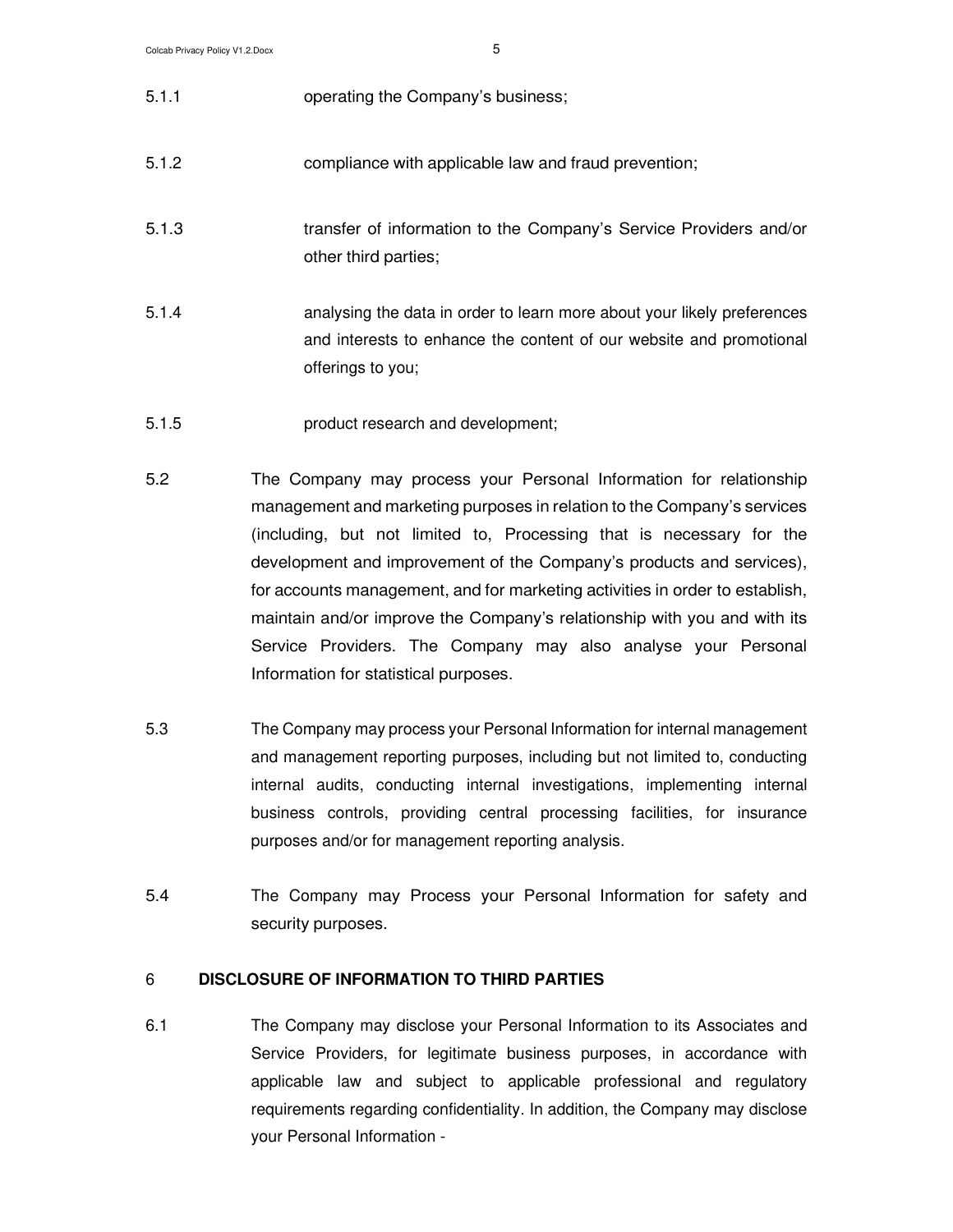- 6.1.1 if required by law;
- 6.1.2 to legal and regulatory authorities, upon request, for the purposes of investigating or reporting any actual or suspected breach of applicable law or regulation;
- 6.1.3 to third party Operators (including, but not limited to, data processors such as providers of data hosting services and document review technology and services), located anywhere in the world, subject to clause 6.2;
- 6.1.4 where it is necessary for the purposes of, or in connection with, actual or threatened legal proceedings or establishment, exercise or defence of legal rights;
- 6.1.5 to any relevant party for the purposes of the prevention, investigation, detection or prosecution of criminal offences or the execution of criminal penalties, including but not limited to, safeguarding against, and the prevention of threats to public security;
- 6.1.6 to any relevant third party acquirer(s), should the Company sell or transfer all or any portion of its business or assets (including, but not limited to, in the event of a reorganisation, dissolution or liquidation); and/or
- 6.1.7 **to any relevant third-party provider, where the Website uses third party** advertising, plugins or content.
- 6.2 Should the Company engage a third party Operator to Process any of your Personal Information, the Company recognises that any Operator who is in a foreign country must be subject to a law, binding corporate rules or binding agreements which provide an adequate level of protection similar to POPIA. The Company will review its relationships with Operators it engages and, should any applicable law so require the Company will require such Operators to be bound by contractual obligations to  $-$
- 6.2.1 only Process such Personal Information in accordance with the Company's prior written instructions; and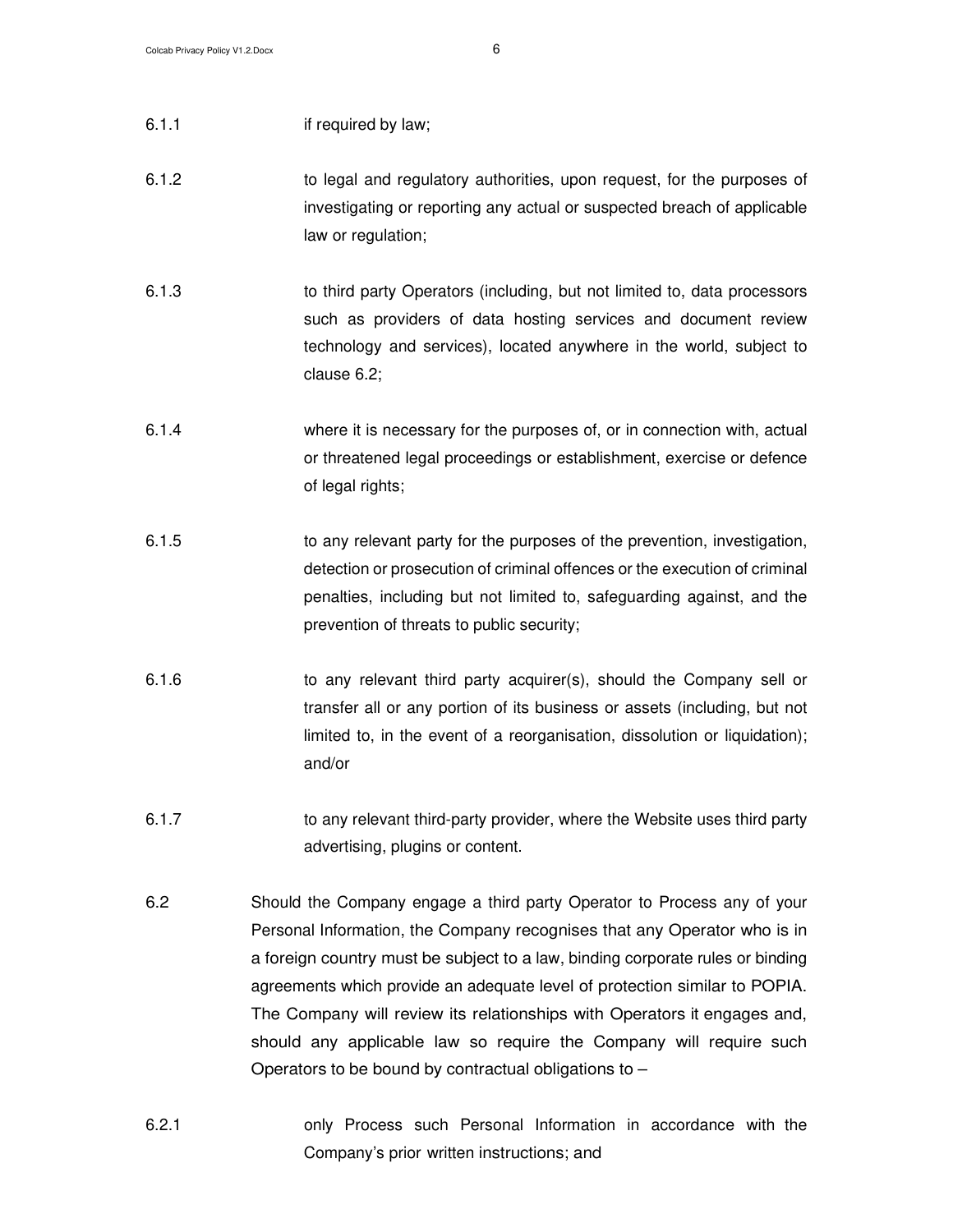6.2.2 use appropriate measures to protect the confidentiality and security of such Personal Information.

#### 7 **INTERNATIONAL TRANSFER OF PERSONAL INFORMATION**

- 7.1 The Company may transfer your Personal Information to recipients outside of the Republic of South Africa.
- 7.2 Subject to clause 6.2, Personal Information may be transferred outside of the Republic of South Africa provided that the country to which the data is transferred has adopted a law that provides for an adequate level of protection substantially similar to POPIA, the Operator/third party undertakes to protect the Personal Information in line with applicable data protection legislation and the transfer is necessary in order to provide the legal and other related services that are required by the Company's clients.

### 8 **DATA SECURITY**

- 8.1 The Company implements appropriate technical and organisational security measures to protect your Personal Information that is in the Company's possession against accidental or unlawful destruction, loss, alteration, unauthorised disclosure, and/or unauthorised access, in accordance with applicable law.
- 8.2 Where there are reasonable grounds to believe that your Personal Information that is in the Company's possession has been accessed or acquired by any unauthorised person, the Company will notify you as well as the relevant regulator in terms of POPIA, unless a public body responsible for detection, prevention or investigation of offences or the relevant regulator terms of POPIA informs the Company that notifying you will impede a criminal investigation.
- 8.3 Because the internet is an open system, the transmission of information via the internet is not completely secure. Although the Company will implement all reasonable measures to protect your Personal Information that is in the Company's possession, the Company cannot guarantee the security of any information transmitted using the internet and the Company cannot be held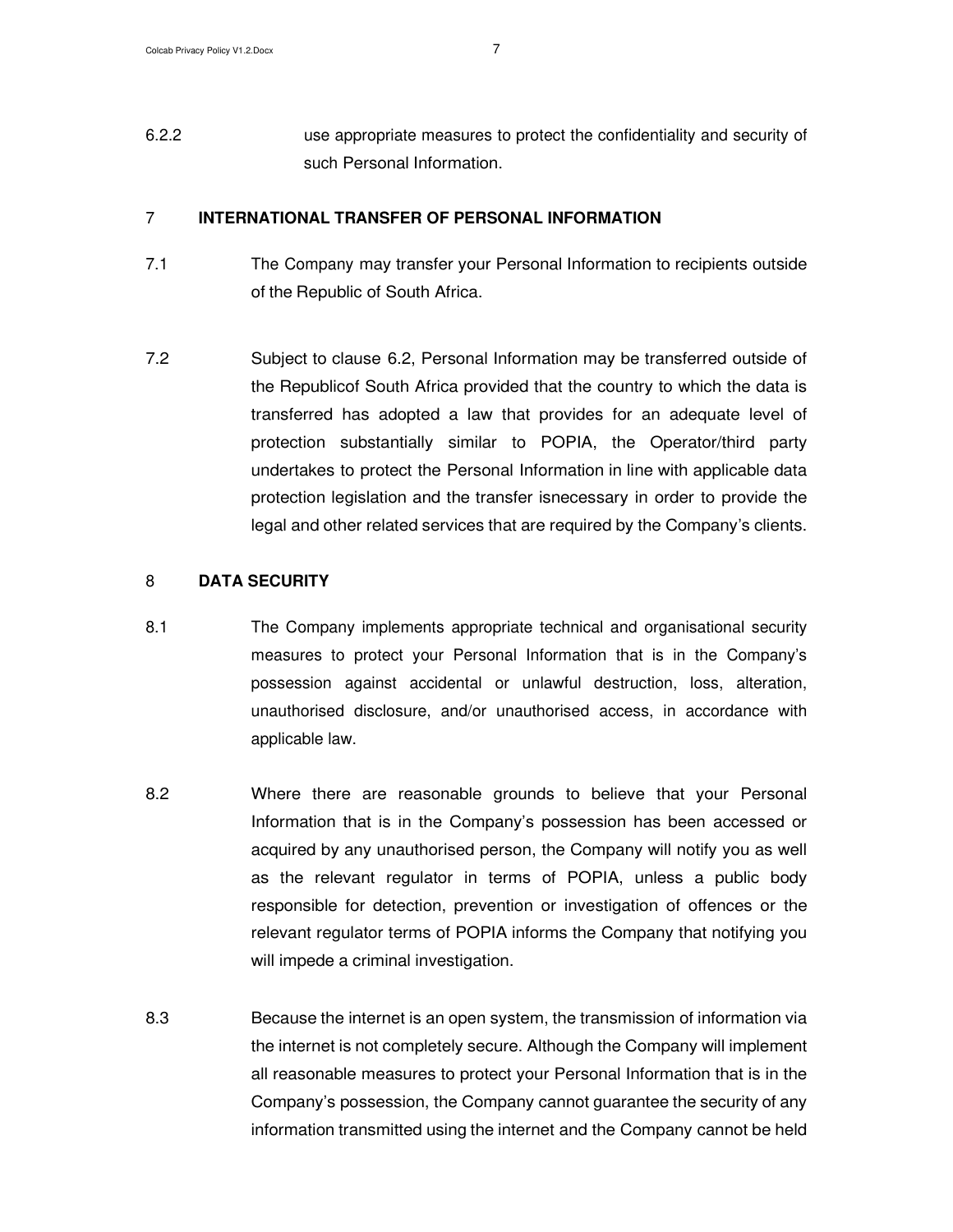liable for any loss of privacy occurring during the course of such transmission.

## 9 **DATA ACCURACY**

The Personal Information provided to the Company should be accurate, complete and up to date. Should Personal Information change, the onus is on the person who provided such data to notify the Company of the change and to provide the Company with correct, accurate and current data.

#### 10 **DATA MINIMISATION**

The Company will restrict its processing of Personal Information to data which is sufficient for the fulfilment of the primary purpose and any other applicable legitimate purpose for which it was collected.

#### 11 **DATA RETENTION**

The Company shall only retain and store Personal Information for the period for which the data is required to serve its primary purpose or for any other legitimate interest or for the period required to comply with an applicable legal requirement, whichever is the longer period.

## 12 **YOUR LEGAL RIGHTS**

#### 12.1 You have the right to –

- 12.1.1 request that the Company confirms whether it holds any of your Personal Information and to request a copy of the record of Personal Information the Company holds about you. Any request for a copy may be subject to payment of a fee (the amount of which will be notified to you at the time of the request). The Company is entitled to take all reasonable steps to confirm your identity before providing details of your Personal Information and will accordingly require proof of your identity before providing you with such information;
- 12.1.2 request the Company to update, correct or delete your Personal Information, where such information is inaccurate, irrelevant, excessive, out of date, incomplete misleading or was obtained unlawfully. You may also request the Company to destroy or delete any record of your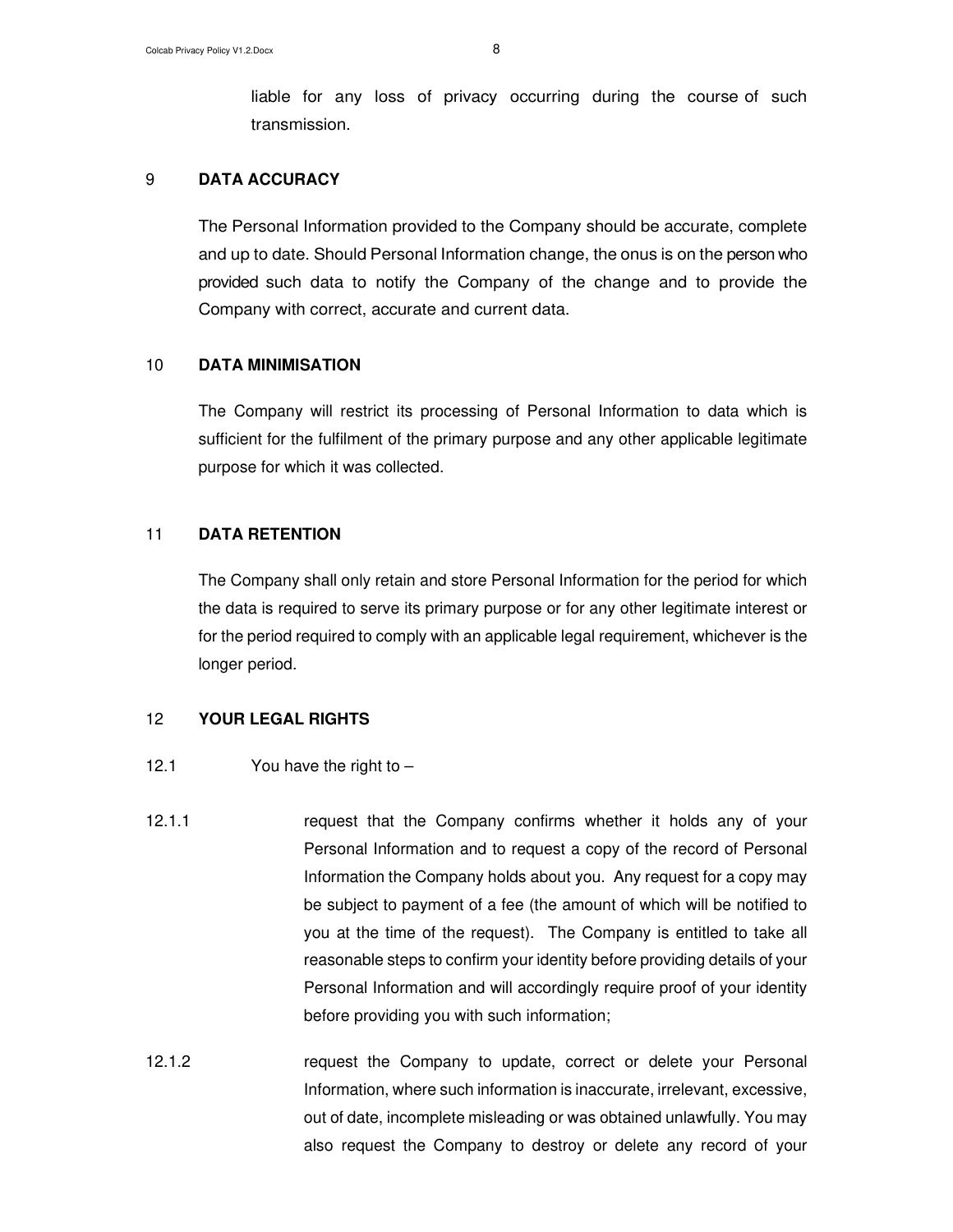personal information which it is no longer authorised to retain in terms of POPIA;

- 12.1.3 object to the Processing of your Personal Information;
- 12.1.4 withdraw your consent to the use of your Personal Information;
- 12.1.5 to lodge a complaint against the Company to the Information Regulator (South Africa) (IRSA), contact details of which are as follows General Enquiries: inforeg@justice.gov.za POPIA Complaints: POPIAComplaints.IR@justice.gov.za PAIA Complaints: PAIAComplaints.IR@justice.gov.za

# 13 **COOKIES AND SIMILAR TECHNOLOGIES**

- 13.1 When you visit the Website, the Company may collect information about you using technology which is not apparent to you by way of, for example, Cookies. The company may place Cookies on to your device or read Cookies already on your device, subject always to obtaining your consent where required in accordance with applicable law.
- 13.2 The Company uses Cookies to record information about your device, your browser and, in some cases, your preferences and browsing habits. Cookies may also be used to compile aggregate information about areas of the Website that are visited the most frequently, so as to enhance the content of the Website and make the user experience more friendly. Cookies enable the Company's system to recognise you when you visit the Website and to improve the Company's service to you.
- 13.3 You can disable the use of Cookies by configuring your browser accordingly.

## 14 **DIRECT MARKETING**

- 14.1 The Company may Process your Personal Information for the purposes of providing you with information regarding products and/or services that may be of interest to you. You may unsubscribe for free at any time.
- 14.2 If you are an existing customer, the Company provides you with the opportunity to opt out of having your Personal Information used for certain purposes. If you no longer wish to receive promotional communications from the Company, you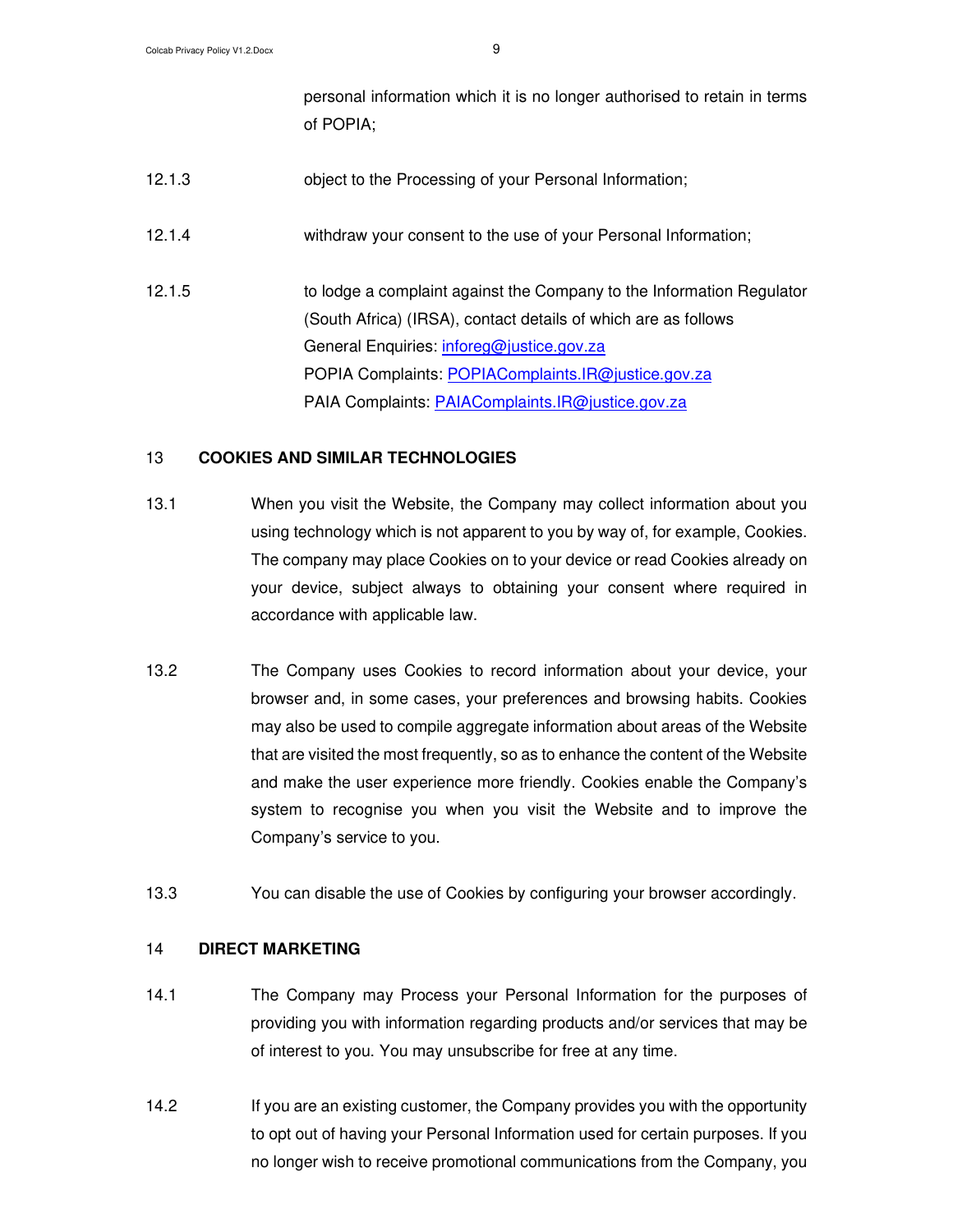may opt out communications by following the instructions included in each promotional communication and by updating your registered profile preferences.

# 15 **CONTACT DETAILS**

You may contact the Company for any of the purposes related to this Policy at –

The Information Officer – Colcab Pty Ltd Attention: Glen Cameron Telephone: 021 907 2800 Email: informationofficer@colcabct.co.za

Version [1.2] as at 11 October 2021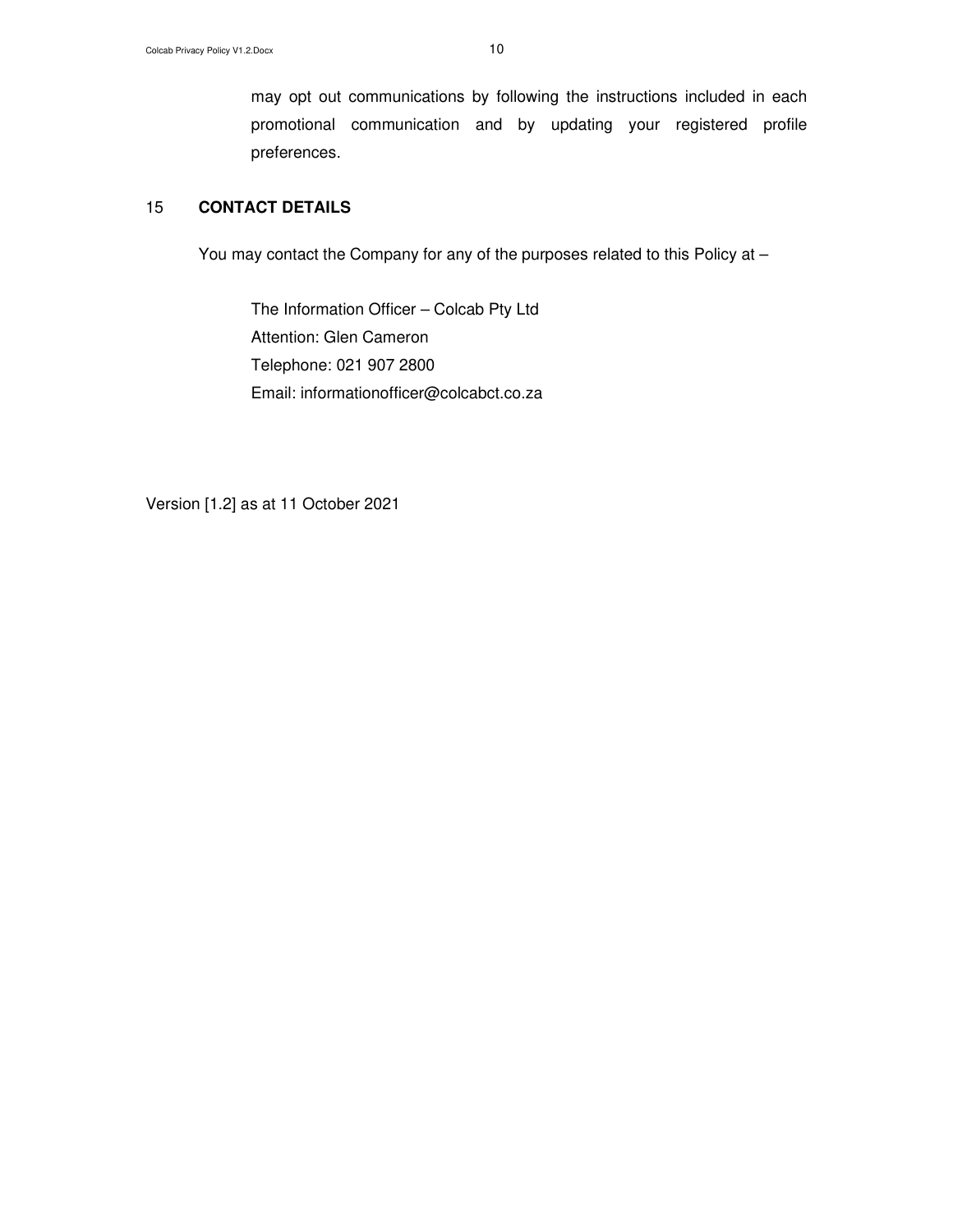#### **DEFINITIONS**

"**Associates**" means the Company's shareholders, holding company, subsidiaries and/or the directors, employees and consultants of the Company, its holding company or of any of its subsidiaries.

"**Cookie**" means a small file (alphanumeric identifier) that is transferred to your device when you visit a website. In the Policy, a reference to a "Cookie" includes analogous technologies such as web beacons and clear Graphic Interchange Format files ("GIFs").

"**Operator**" means any person or entity that Processes Personal Information on behalf of the Responsible Party.

"**Person**" means "a natural person or a juristic person.

"**Personal Information**" means information that is about any Person, or from which any Person is directly or indirectly identifiable, in particular by reference to an identifier such as a name, an identification number, a registration number (where it is applicable), location data, an online identifier or to one or more factors specific to the physical, physiological, genetic, mental, economic, cultural or social identity of that Person (where it is applicable).

"**POPIA**" means the Protection of Personal Information Act 4 of 2013, as amended.

"**Process**", "**Processes**", "**Processing**" or "**Processed**" means anything that is done with any Personal Information, whether or not by automated means, such as collection, recording, organisation, structuring, storage, adaptation or alteration, retrieval, consultation, use, disclosure by transmission, dissemination or otherwise making available, alignment or combination, restriction, erasure or destruction.

"**Responsible Party**" means the entity that decides how and why Personal Information is Processed.

"**Sensitive Personal Information**" means Personal Information about race or ethnicity, political opinions, religious or philosophical beliefs, trade union membership, physical or mental health, sexual life, any actual or alleged criminal offences or penalties, national identification number, or any other information that may be deemed to be under applicable law.